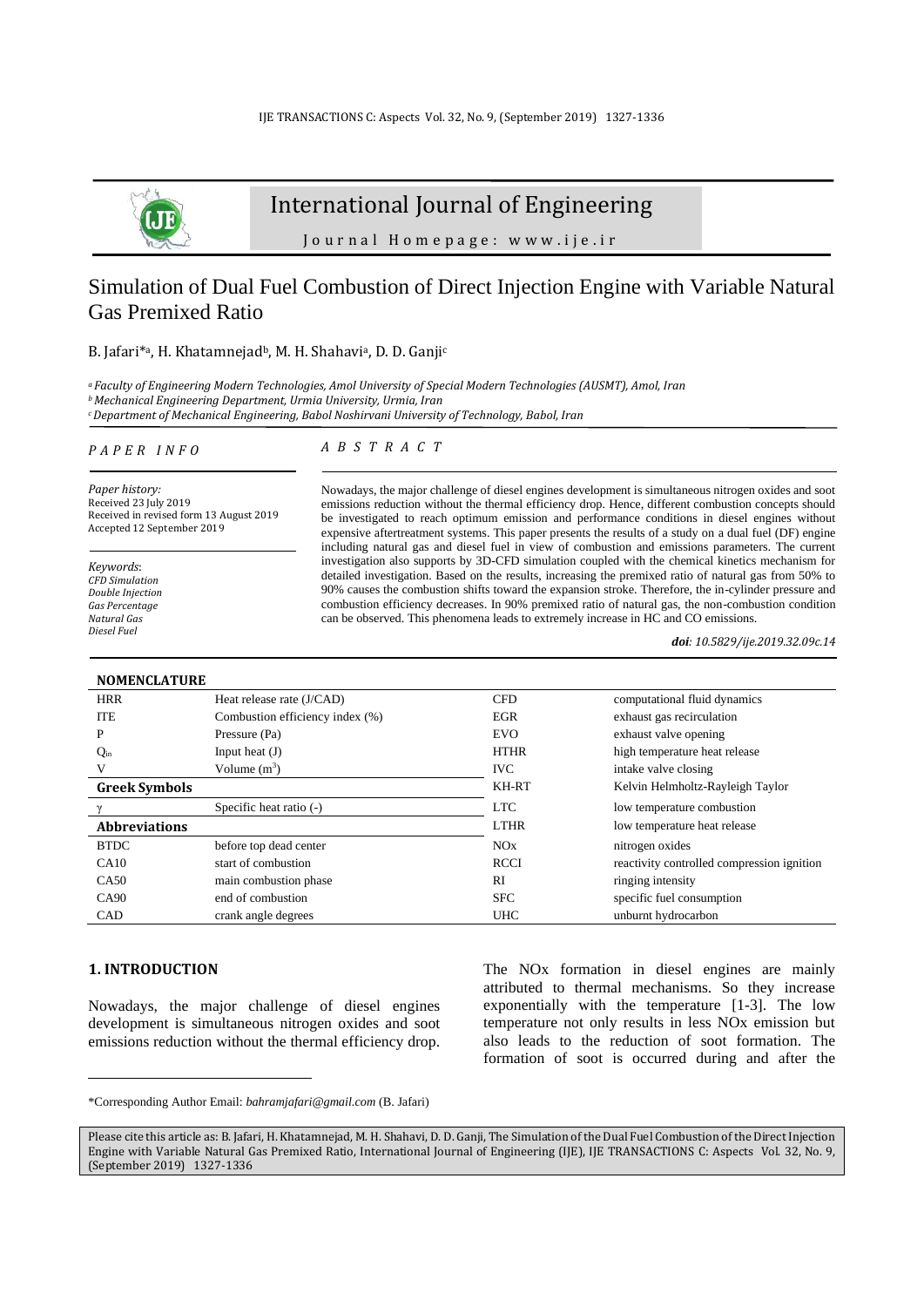combustion in the locally fuel rich zones. Therefore, the homogeneous mixing of fuel and air prior to the combustion results in more reduction of the soot emission [\[4,](#page-8-1) [5\]](#page-8-2). Hence, extensive studies have been done in recent years on the application of strategies to reduce the combustion temperature of the compression ignition engines. These strategies are commonly classified as low temperature combustion (LTC) technologies. In most LTC strategies, combustion temperature is kept low through the reduction of locally fuel rich zones which are the main contributors to the emissions formation and combustion process. This condition is generally happened in the premixed fuel-air mixture. One of the first experimental studies is done by Selim [\[4,](#page-8-1) [5\]](#page-8-2), in which the effect of the engine speed and load variation on the combustion noise of the conventional dual fuel and diesel engines were studied. The test results revealed that the pressure rise rate (the combustion noise) slightly increases with the engine load for the diesel engine; however, considerable increase is seen for the dual fuel engine. The pressure rise rate in the diesel mode is in the range of 4 bars per crank angle degrees (CAD) and it is almost constant. For the dual fuel mode, this parameter ranges from 4 in low loads to 15.5 bars per CAD in higher loads. Furthermore, the results indicate that the pressure rise rate generally reduces with the engine speed for both combustion modes. Krishnan et al. [\[6\]](#page-8-3) tested different pilot injection timings in a one cylinder diesel engine to find the conditions for less NOx emission and higher thermal efficiency in DF engines. The tests were carried out in full load and the engine speed and the amount of pilot fuel is kept constant. Advancing the injection timing results in an increase in thermal efficiency from 35 to nearly 43%. However, the NOx formation is much higher for the timing of the maximum efficiency. As a general conclusion, it is recommended to advance the pilot fuel injection timing to reduce the NOx formation and maintain the least reduction in the thermal efficiency. Yang et al. [\[7\]](#page-8-4) studied the influence of the start of diesel fuel injection, start of the natural gas injection and the injection pressure on the emission characteristics and combustion at low load in a DF engine converted from the base diesel engine being equipped with the common rail system. The results indicate that retarding the natural gas injection increases the in-cylinder pressure and the heat release rate (HRR). This is because the delay in the start of natural gas injection increases the fuel-air stratification in the combustion chamber resulting in an improvement in the flame propagation in the cylinder; however, this natural gas injection delay does not have profound effect on engine-out emissions. Moreover, the effect of two diesel injection timings on the emission characteristics and combustion of engine is investigated. Advancing the injection timing from 5 CAD BTDC to 17 CAD BTDC, improves performance and considerably reduces the carbon monoxide and UHC emissions; while NOx emission increases. This is because the flame speed is increased which results in a more complete combustion. Lounici et al. [\[8\]](#page-8-5) studied the effect of substituting the main fuel of a CI engine with the natural gas being ignited with the pilot fuel on the emission characteristics and performance of the engine. The results reveal that the break specific fuel consumption (SFC) at part loads is higher compared to the diesel combustion. This is because of the lower combustion temperature and incomplete combustion of the natural gas. However, at mid to high loads the results are better and break SFC is lower compared to the diesel combustion. This is because of the improved combustion of the natural gas and the increased HRR during premixed combustion phase. Kusaka et al. [\[9\]](#page-8-6) conducted a numerical investigation of the emission characteristics and combustion of a DF engine at part loads using CFD method. They used a tridimensional model together with a reduced chemical kinetics mechanism having 43 species and 173 reactions. Their study illustrated that the low combustion rate of the premixed fuel-air mixture leads to the incomplete combustion of natural gas and high level of UHC formation. Moreover, they investigated the effects of initial temperature and different EGR rates on the ignition and combustion of the DF engine. Their results indicate that combining EGR with intake mixture heating effectively decreases NOx and UHC emissions. Maghbouli et al. [\[10\]](#page-8-7) compared dual fuel and diesel combustion strategies using Fire software together with chemical kinetics mechanism containing 42 species and 5 reactions. The increase of the gaseous fuel content in the dual fuel mode leads to an increase in the ignition delay. The reduction in formation and emission of UHC from dual fuel engines, which is mainly consisted of unburnt methane, is beneficial not only in terms of economic and fuel consumption issues but also in terms of greenhouse effects of methane which is 25 times higher than that of the carbon dioxide in a 100-year period [\[11\]](#page-8-8). In this regard, the utilization of the LTC strategies including premixed combustion of homogeneous charge or partially premixed charge leads to favorite results in terms of simultaneous effects of decreased pollutants emission and increased combustion efficiency compared to conventional diffusion combustion in compression ignition engines. The DF partially premixed combustion strategy which is called the "reactivity controlled compression ignition (RCCI)" combustion in the literature, has the potential to overcome the limitations of the conventional diesel and dual fuel combustion strategies through controlling the overall reactivity together with in-cylinder reactivity and charge stratification. In this combustion technology, a low-reactive fuel is mixed with air before or during compression stroke using mixer or injector to form a homogenous mixture. Thereupon, the injection of a highly-reactive fuel at the early timings in the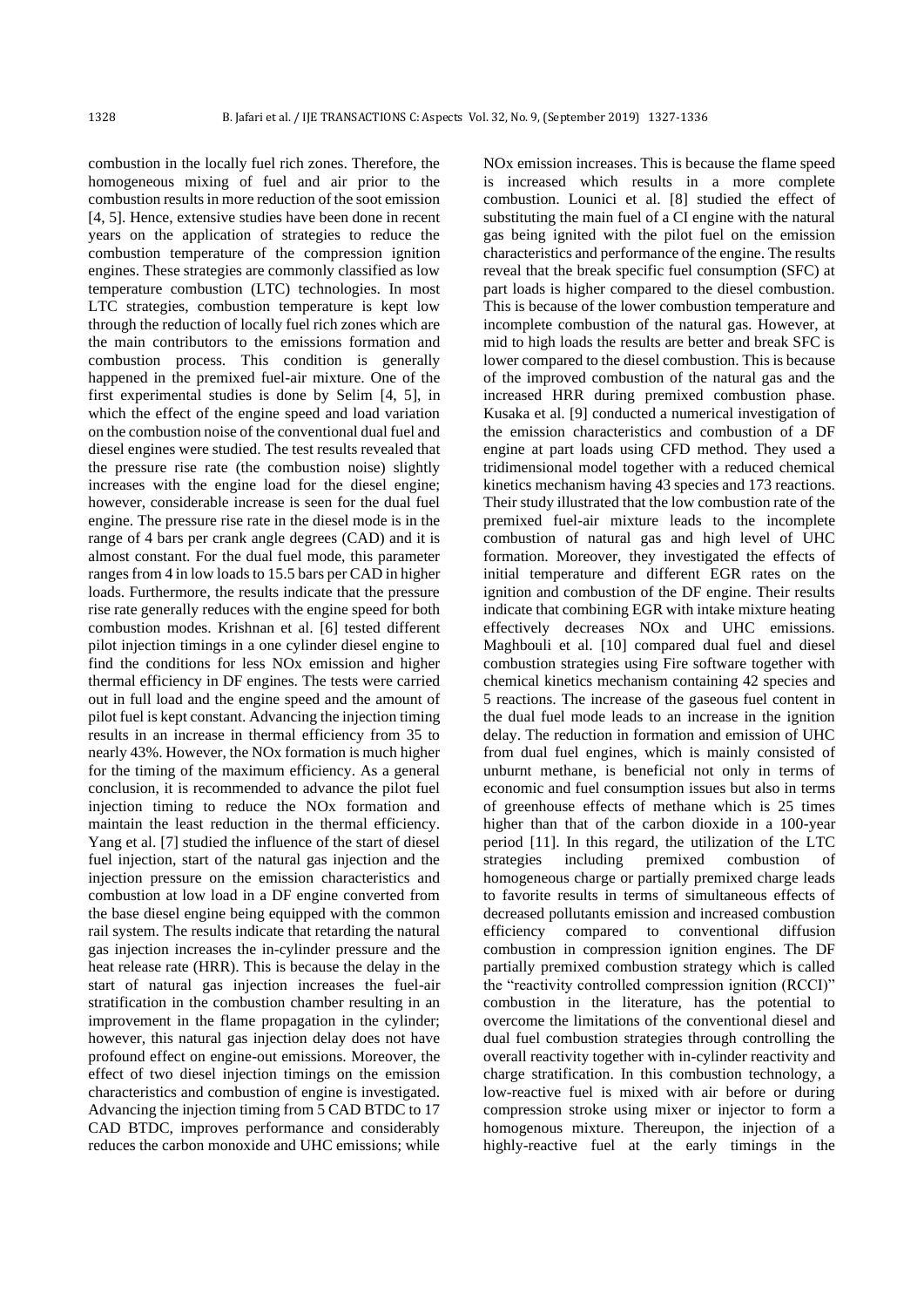compression stroke forms a partially premixed reactive charge being the combustion initiator.

Regarding the literature survey, most of the RCCI studies are carried out using diesel and petrol fuels and few studies are done on the RCCI combustion of the natural gas and diesel. Furthermore, most of the studies of the RCCI combustion of the natural gas and diesel are experimental studies at mid to high engine loads. Therefore, it is necessary to investigate the RCCI low temperature combustion of natural gas and diesel at part to low loads. In this regard, the CFD simulation using chemical kinetics mechanism is very useful to better understand the characteristics of the RCCI combustion of natural gas and diesel and also the effect of different parameters on the control of in-cylinder charge reactivity.

# **2. RESEARCH METHODOLOGY**

The simulation of internal combustion engine performance deals with different fields of science especially the mechanical engineering. The different aspects of interest may include fluid mechanics, heat transfer, turbulence, numerical calculations, combustion and thermochemistry. The prediction of the details of the flow field in IC engines and the combustion and heat transfer processes is possible by the numerical solution of the conservation equations. The first step in the numerical solution is the creation of a model to describe the processes. To build the model of a process, it is necessary to split it into a set of distinct processes and change the problem to some minor problems. Thereupon, these minor problems should be defined physically and their mathematical formulation should be presented. The simulation models present the combustion process and/or the chemical reactions in the exhaust gas according to the complexity level of the models. The features such as heat and mass transfer and combustion chemistry can be studied and the effective parameters can be correctly determined. In general, the combustion simulation in IC engines can be divided into three categories based on the considered spatial variations [\[12\]](#page-8-9):

1. Zero-dimensional models (single-zone thermodynamic models)

2. Quasi-dimensional models (multi-zone thermodynamic models)

3. Multi-dimensional models (CFD models)

Multi-dimensional combustion simulation methods which are often called CFD models, are based on the laws of physics and chemistry (simplified by some assumptions) using the experimental results. In this model, a set of momentum, mass, chemical species and energy conservation equations are solved numerically as partial differential equations using appropriate initial and boundary conditions. Moreover, sub-models for turbulence, chemical processes, boundary layer, etc. are incorporated in this kind of modeling. The most common CFD combustion models which are being used extensively by the researchers at present are Kiva, Star CD and Fire software.

In the present study, the Fire software which is a modern CFD software and has the potential to well simulate the internal combustion engines is used. Using this software, it is possible to couple the tridimensional CFD model and chemical kinetics for accurate prediction of the start of combustion, burn duration, emissions, output power and for correct estimation of the in-cylinder pressure and temperature trace. The simulation of the fuel spray is to determine the mechanisms governing the breakup or separation of large droplets into smaller droplets; finally, evaporation and mixing with the gaseous phase. To date, numerous studies are conducted in this area and many models are presented. In this study, the combination model of Kelvin Helmholtz-Rayleigh Taylor (KH-RT) which is one of the most complete and up-to-date models is used to describe the fuel droplets breakup [\[13\]](#page-8-10). In this model, Kelvin Helmholtz surface waves and Rayleigh Taylor turbulence are combined to describe the droplets breakup. The HRR is calculated based on the following model proposed by Krieger and Borman. This model, which is based on the thermodynamic first law, is widely used in the literature for combustion analysis [\[14\]](#page-8-11).

$$
HRR = \frac{1}{\gamma - 1} V \frac{dp}{d\theta} + \frac{\gamma}{\gamma - 1} P \frac{dV}{d\theta}
$$
 (1)

Here,  $\gamma$  is the ratio of specific heats; P and V are instantaneous cylinder pressure and volume, respectively; and  $\theta$  is the crank angle degrees. The HRR calculation is carried out in the closed cycle from intake valve closing (IVC) to exhaust valve opening (EVO) with constant mass.

In the partially premixed dual fuel combustion, where the major part of the energy is provided from the premixed low-reactive fuel, one of effective factors to control the combustion is the thermo-kinetic reactions which are dependent on the in-cylinder charge properties [\[15\]](#page-8-12). Therefore, the chemical kinetics of the fuel is one of important parameters to determine the combustion and emission characteristic. Hence, in the present study, the tridimensional CFD model of the Fire is coupled with Chemkin to solve the chemical kinetics mechanism.

# **3. MODEL DESCRIPTION AND VALIDATION WITH EXPERIMENTS**

The experiments are carried out on an in-line 6-cylinder heavy-duty diesel engine with 425 hp rated power. Table 1 shown technical specifications of the engine.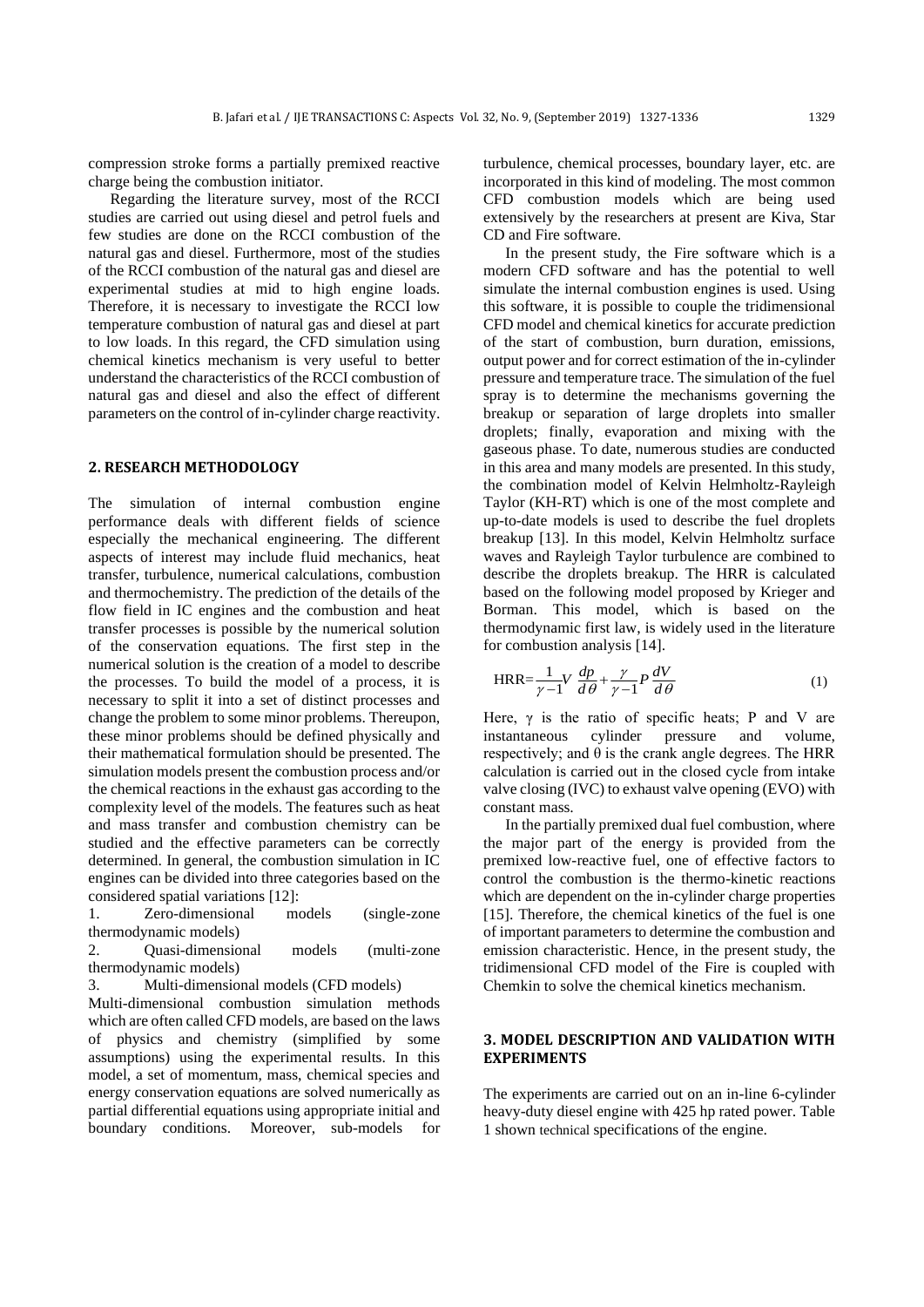| n <b>isien</b> it rechniem specifications of the engine |                                 |  |  |
|---------------------------------------------------------|---------------------------------|--|--|
| <b>Engine type</b>                                      | 6-cylinder direct injection     |  |  |
| <b>Cylinder bore</b>                                    | $126 \text{ mm}$                |  |  |
| <b>Engine</b> speed                                     | $1500$ rpm                      |  |  |
| Diesel fuel injection system                            | High pressure common rail       |  |  |
| Number of injector holes                                | 8                               |  |  |
| <b>Compression ratio</b>                                | 16.7                            |  |  |
| <b>Displacement volume</b>                              | 12.41                           |  |  |
| <b>IVC</b>                                              | 30 CAD after bottom dead center |  |  |
| <b>EVO</b>                                              | 36 CAD BTDC                     |  |  |
|                                                         |                                 |  |  |

| <b>TABLE 1.</b> Technical specifications of the engine |  |
|--------------------------------------------------------|--|
|                                                        |  |

The engine is equipped with high pressure common rail fuel injection system and engine management system. The diesel fuel injection system can inject the fuel with a constant pressure up to 2000 bars using 8-hole injectors. 8 injection valves are added to the downstream of the air path after the intercooler in the air manifold for natural gas admission to the intake air. Due to the use of the 8 hole diesel fuel injector and the created symmetry, only a 45-degree tridimensional section of the combustion chamber shown in Figure 1a is modeled in the present study.

Based on the simulation results of the different mesh sizes and the runtime, the mesh size providing a whole mesh number of 20,350 cells at top dead center is selected for the simulation. Figure 1b indicates grid dependency assessment of CFD model for one case.



Figure 1b. The grid dependency analysis of CFD model

In this work, the RNG k-e model was used as turbulence model. Diesel injection process is simulated by the standard Droplet Discrete Model. The Kelvin-Helmholtz Rayleigh-Taylor (KH-RT) model was selected to represent spray breakup. In this model, Kelvin-Helmholtz (KH) surface waves and Rayleigh-Taylor (RT) disturbances should be in continuous competition of breaking up the droplets. The Dukowicz model was used for modeling heat-up and evaporation of droplets. In this model, droplets were supposed to evaporate in a non-condensable gas consisting of twocomponent system in the gas phase (vapor and the noncondensable gas). Wall heat flux calculation was simulated with FIRE standard wall function model for which accounts for the variations of gas density and turbulent Prandtl number in the boundary layer.

As mentioned before, a multi-dimensional CFD model coupled with chemical kinetic mechanism was developed in the present study. All related processes in flow filed of defined domain can be calculated by developed CFD model. The FIRE internal chemistry interpreter detailed chemistry solver is used in this study to include chemistry in combustion simulations, based on the same theory, which is implemented within CHEMKIN. The FIRE internal chemistry interpreter calculates the reaction rates for each elementary reaction while the CFD solves the transport equations. In this study, a reduced dual-fuel chemical mechanism for nheptane and methane composed of 50 species and 201 reactions is used for detailed combustion chemistry calculations during engine cycle. It should be noted that the natural gas has been modeled as pure methane in current study because a typical natural gas contains 92% methane by volume, and similar properties. Also nheptane used as a surrogate for diesel fuel. The NOx formation chemistry is represented by four species and 12 reactions, which is a reduced version of the GRI NOx mechanism based on extended Zeldovich mechanism.

To test the engine at varying load and speed based on the procedure, the engine is installed in the test cell with different connections such as water, oil, air and exhaust. To apply load on the engine a 560 kW ABB Innovasys HS001779 dynamometer is used. The amount of natural gas and diesel fuels are measured with a Micromotion CMF025M319NRAUEZZ mass flow meter. The air mass flow is measured with ABB 14241-7962637. The exhaust gas content is analyzed with the Horiba MEXA 7500 DEGR 5-gas analyzer. The soot emission is measured with AVL 415S. The in-cylinder pressure is measured with Kistler 6061B pressure transducer and the results are recorded on a CAD basis. Figure 2 shown the schematic diagram of the engine test cell. The uncertainty values for the engine parameters used in this study are presented in Table 2.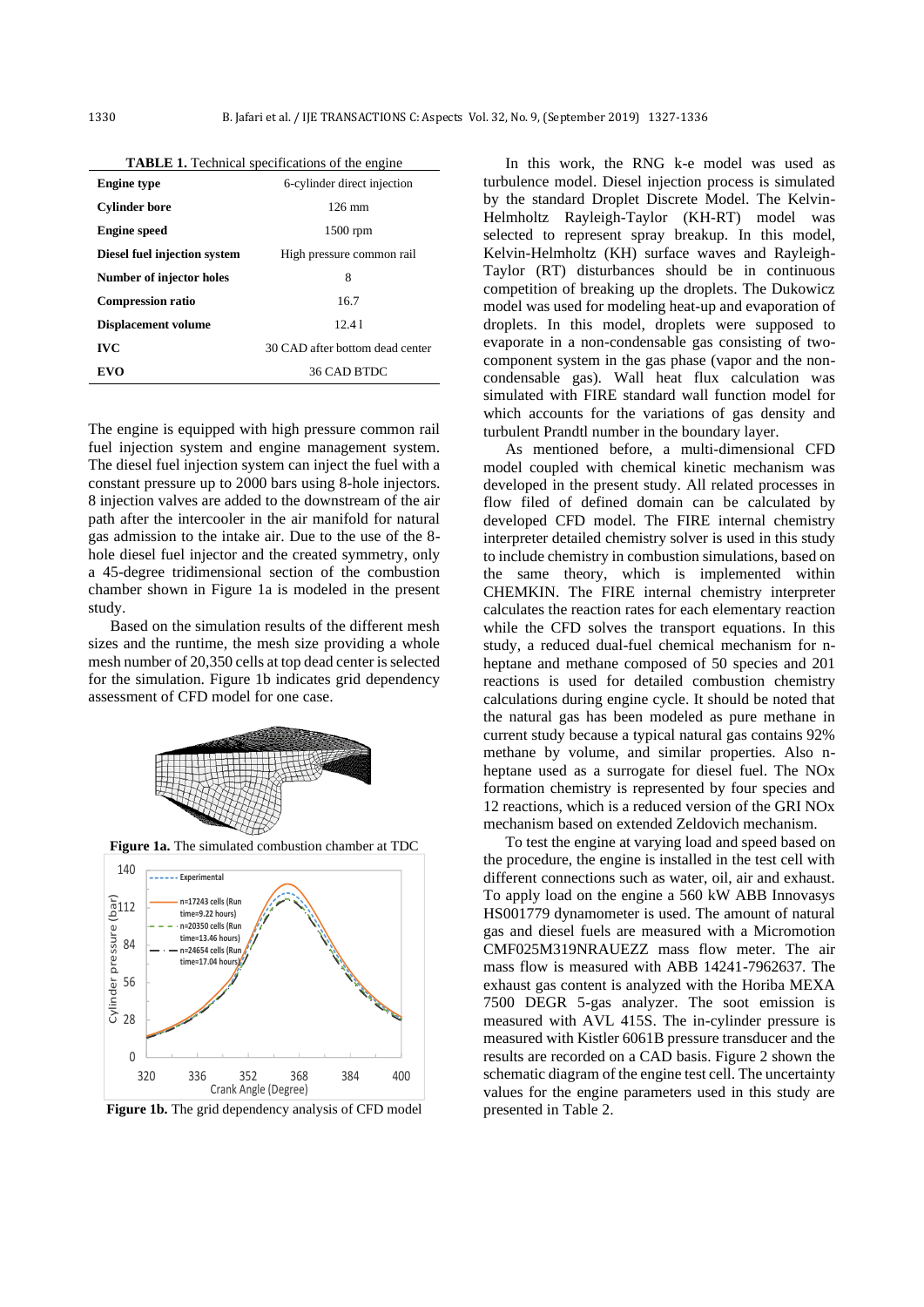

**Figure 2.** The schematic diagram of the test room

**TABLE 2.** Experimental uncertainty

| <b>Parameter</b> | Uncertainty $(\% )$ |
|------------------|---------------------|
| Temperature      | <2.                 |
| Pressure         | ←                   |
| Engine speed     | $<$ 1               |
| Fuel flow rate   | $\lt 1$             |
| Air flow rate    | ←1                  |

Two test cases were selected for the validation of the DF engine combustion simulation results. Table 2 presented the operating conditions for the two cases. Figures 3a and 3b illustrate the comparison of the simulation and the experimental results of the in-cylinder pressure traces for the two test cases summarized in Table 3.

It is seen that the tridimensional model can accurately predict the in-cylinder pressure in compression and expansion strokes and the peak combustion pressure is calculated with negligible error. The main contributors to this negligible error may include: the uncertainty in the estimation of the temperature at IVC and uncertainty in the estimation of the residual gas mass in experiments; taking the piston and wall temperatures constant and



**Figure 3a.** The comparison of the simulation and experimental results of the in-cylinder pressure and HRR for test case 1



**Figure 3b.** The comparison of the simulation and experimental results of the HRR and in-cylinder pressure for test case 2

**TABLE 3.** Engine operating conditions of the test cases for the validation

| <b>Parameters</b>                                    | Case #1 | Case #2 |
|------------------------------------------------------|---------|---------|
| Natural gas mass flow rate to the cylinder<br>(kg/h) | 2.58    | 2.28    |
| Diesel fuel mass flow rate to the cylinder<br>(kg/h) | 0.73    | 0.70    |
| EGR $(\%)$                                           | 36      | 36      |
| Temperature at IVC (K)                               | 385     | 384     |
| Pressure at IVC (bar)                                | 1.87    | 1.80    |
| Start of diesel fuel injection (CAD BTDC)            | 18      | 30      |

uniform in simulations. Hense it can be concluded that the CFD/chemical kinetics model can well predict the incylinder pressure.

The validation and comparison of the simulation and the experimental results of the engine-out emissions are demonstrated in Figure 4.

The simulation results are the amount of UHC, carbon monoxide and NOx at EVO. The variation trend of the emissions are consistent in simulation and experimental results and the amount of the emissions are well predicted by the simulation. The main important reasons of the differences between simulation and experimental emission results may include: simplification of the EGR composition; uncertainties in the estimation of the combustion chamber wall temperatures due to the unavailable experimental measurements of these temperatures; and considering the test fuels as methane and normal heptane. **EXAMPLE ASSESS AND THE CONSULTION CONSULTION CONSULTION CONSULTION CONSULTION CONSULTION CONSULTION CONSULTION CONSULTION CONSULTION CONSULTION CONSULTION CONSULTION CONSULTION CONSULTION CONSULTION CONSULTION CONSULTION** 

## **4. RESULTS AND DISCUSSION**

According to the research targets, test case 2 of Table 2 is selected as the base operating condition for the rest of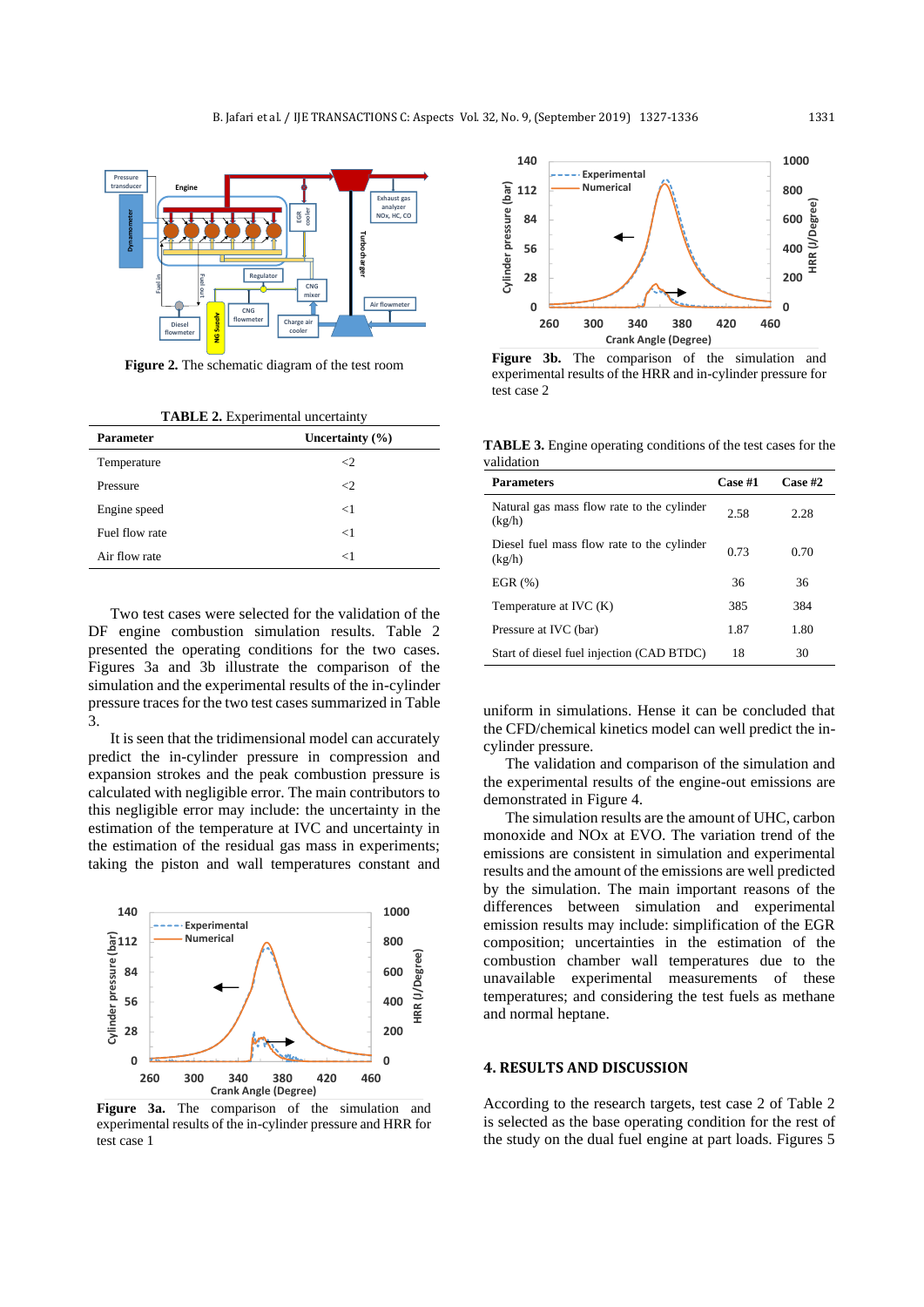

and 6 demonstrate the results of in-cylinder pressure trace and HRR at different natural gas premixed ratios.

**Figure 4.** The comparison of the simulation and experimental results of the main engine-out emissions according to table 2



**Figure 5.** The comparison of in-cylinder pressure traces at different natural gas premixed ratios



**Figure 6.** The comparison of HRR at different natural gas premixed ratios

It is seen that although the total energy content input to the combustion chamber is kept constant, the condition in which the premixed ratio is 50% leads to the maximum peak pressure. Increasing the natural gas percentage from 50 to 80% reduces the peak pressure from 141 to 118 bars. The reason can be sought by considering the HRR curves and the increase of the HRR in lower premixed ratios. the results shown the HRR curve has two peaks: the first phase is due to the occurrence of the cool flame reactions and considered as the low temperature heat release (LTHR). This phase with lower rate is due to the premixed combustion of the diesel fuel and is increased by increasing the ratio of injection of the high-reactive diesel fuel as can be seen in Figure 6. The second phase of the combustion is considered as the high temperature heat release (HTHR) having higher rate and is influenced by the combustion of the premixed natural gas [\[16\]](#page-8-13). Based on the results, increasing the premixed ratio of natural gas to 90% reduces LTHR and HTHR significantly which is an indicator of the occurrence of partial/misfire burning and flame quenching in the cylinder. Combustion phasing specifications such as start of combustion (CA10), the occurrence of the main combustion phase (CA50) and the end of combustion (CA90) are the main specifications in the investigation of the combustion details in IC engines. The variations of these parameters are demonstrated in Figure 7 in order to study the natural gas ratio influence on the details of combustion and HRR.

It is seen that the increase in natural gas premixed ratio delays CA10 and the timing of the main combustion phase. This is due to increase in natural gas ratio, being a fuel with high auto-ignition temperature and low reactivity, reduces the reactivity of the in-cylinder charge and as a result delays the start of and the main combustion [\[17,](#page-8-14) [18\]](#page-8-15). Furthermore, the reduction in premixed ratio at fixed operating conditions similar to the base case, results in the reduction of the burn duration and the occurrence of a fast combustion. Therefore, the main combustion phase can be controlled by the adjustment of the ratio of diesel fuel to natural gas in a DF engine. The dependence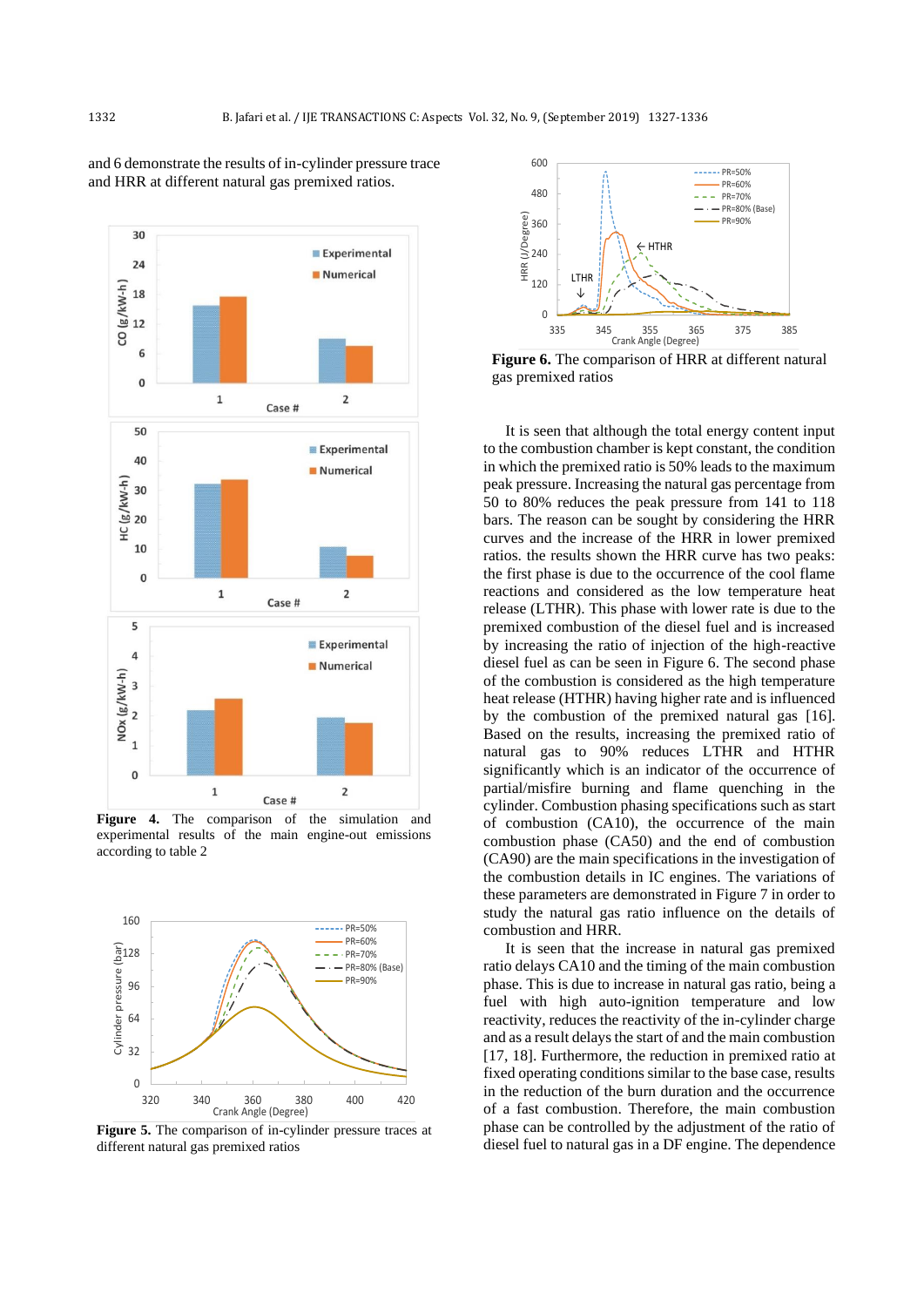

**Figure 7.** The comparison of combustion phasing (CA10, CA50 and CA90) at different natural gas premixed ratios

of the combustion phasing on the ratio of the two fuels can be an appropriate control tool for the RCCI combustion comparing with other LTC technologies. Hence, the amount of each fuel should be controlled carefully for the optimum operation of the engine [\[19,](#page-8-16)  [20\]](#page-8-17). Figure 8 presents the combustion efficiency index to study the quality of the combustion at different conditions.

The combustion efficiency index is calculated with the correction factor presented in equation (2) in which Qin is the total energy provided by the fuel.

$$
\text{ITE} = \frac{\int_{180}^{180} P dv}{Q_{in}} \times 100\%
$$
 (2)

Diesel fuel ratio increase as the fuel with high reactivity and the combustion initiator, the combustion efficiency also increases. This is due to the fast combustion of the natural gas at this condition makes it possible for the flame to propagate well in the in-cylinder lean mixture at



Figure 8. The comparison of combustion efficiency at different natural gas premixed ratios

part loads. The flame quenching at 90% premixed ratio significantly decreases the combustion efficiency approaching zero. This case is not shown in Figure 8 for better comparison of results. An important issue in the investigation of premixed engines is the determination of the combustion noise and knocking level being a limiting factor in the development of these engines. According to the literature and due to the investigated engine is a turbocharged one, where the intake air pressure is boosted, the pressure rise rate cannot be an appropriate index for determining the knock level of the engine. Therefore, the ringing intensity (RI) index proposed by Eng is considered in this study [\[21\]](#page-8-18). In this method, the intensity of the combustion compression waves is determined based on the amplitude and speed of sound. According to the experimental studies, the maximum amount of this index for a non-knocking premixed combustion (such as RCCI) in a heavy diesel engine is determined as 5 MW/m<sup>2</sup> [\[22\]](#page-8-19). Figure 9 demonstrates the calculated RI at different natural gas premixed ratios.

It is seen that RI decreases by increasing the premixed ratio while other operating conditions such as intake air pressure and temperature, start of diesel fuel injection and EGR level. This is because of decrease in the incylinder temperature, pressure and combustion rate. A 50% natural gas premixed ratio results in an amount of RI higher than that of determined for non-knocking combustion. Therefore, some operating conditions such as diesel fuel injection timing should be regulated to get the optimum RI. Therefore, in order to operate the engine at 50% natural gas premixed ratio in the test cell, it is required that the engine map be modified for the nonknocking operation. For verifying the variation and distribution of emissions formation at different natural gas premixed ratios, their distribution at different conditions are demonstrated in Figure 10 at CA50 and CA90 timings.

By increasing the natural gas premixed ratio and decreasing the charge reactivity and ignition initiation spots, the combustion is delayed and its rate decreases resulting in a reduction in in-cylinder combustion. Generally, the main reasons for carbon monoxide formation are the reduction in charge temperature, the reduction in oxygen availability and the short reactive charge reaction duration. Therefore, too much reduction



**Figure 9.** The comparison of ringing intensity at different natural gas premixed ratios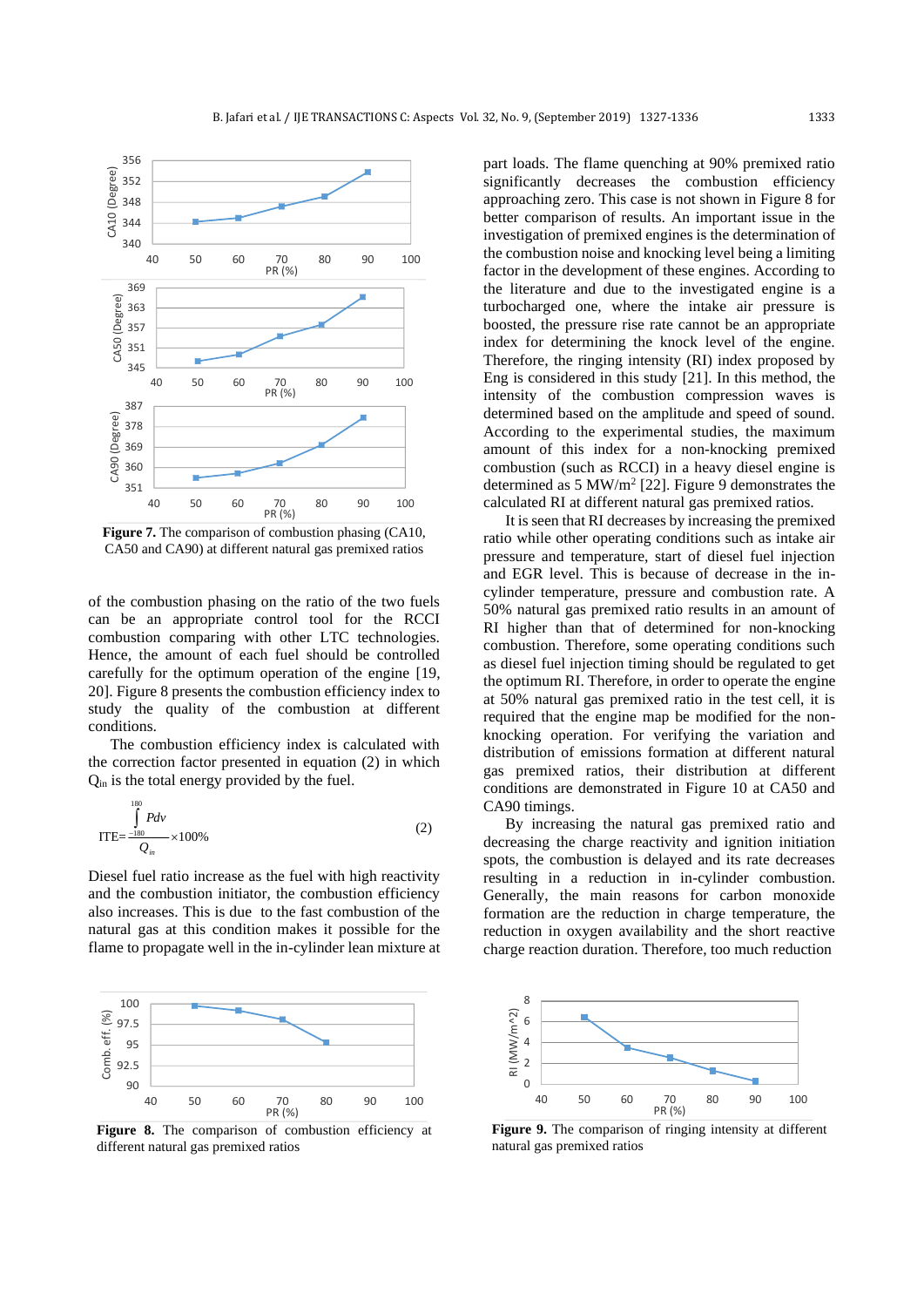

**Figure 10a.** The distribution of temperature and emissions mass fractions at different timings in the engine cycle at 50% natural gas premixed ratio



**Figure 10b.** The distribution of temperature and emissions mass fractions at different timings in the engine cycle at 60% natural gas premixed ratio



**Figure 10c.** The distribution of temperature and emissions mass fractions at different timings in the engine cycle at 70% natural gas premixed ratio





**Figure 10d.** The distribution of temperature and emissions mass fractions at different timings in the engine cycle at 80% natural gas premixed ratio



**Figure 10e.** The distribution of temperature and emissions mass fractions at different timings in the engine cycle at 90% natural gas premixed ratio

in the temperature, resulted from 90% substitution of the natural gas, significantly increases carbon monoxide formation due to the significant reduction in its oxidation reaction rate. The main reasons for the formation of UHC are: flame quenching as a result of impingement to a lowtemperature wall leading to an unburnt film of mixture on the wall; the compression of the air-fuel mixture in the upper region of the piston compression ring which is away from the flames of the main combustion, therefore remaining in the cylinder without complete oxidation; and the existence of the lean fuel-air mixture which prevents combustion and flame propagation [\[23,](#page-8-20) [24\]](#page-8-21). The reduced natural gas premixed ratio, increases the initial energy content and ignition initiation spots of pilot diesel fuel which is accompanied by increased velocity and turbulence of the diesel fuel spray at higher flow rates and its breakup and atomization. Therefore, the improved combustion by decreased level of natural gas substitution, results in a more complete oxidation of the premixed natural leading to a decrease in the UHC formation especially in the pressure regions and the regions above the compression ring.

# **5. CONCLUSION**

The simulation results of the partially premixed dual fuel combustion in direct injection engines indicate that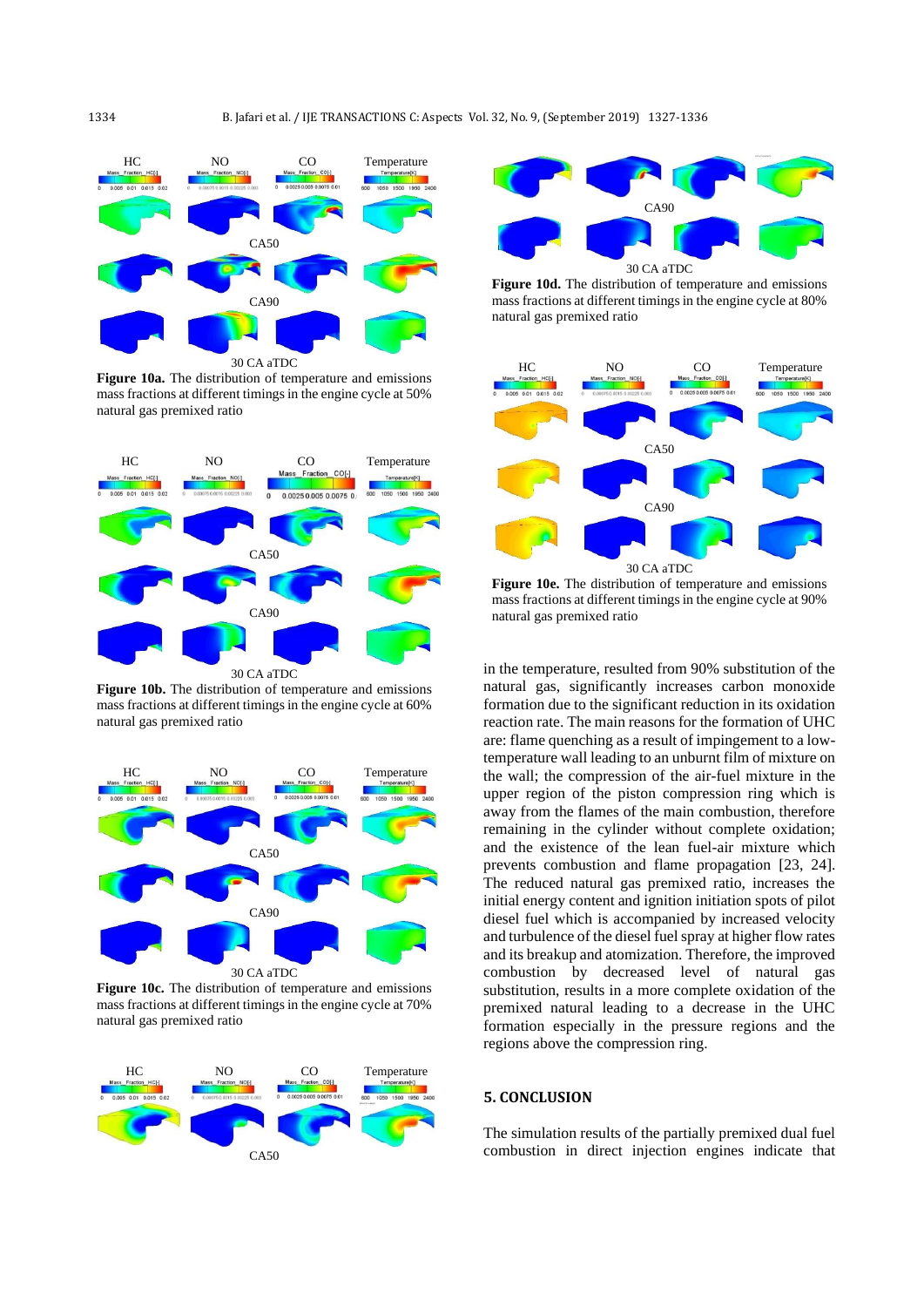increasing the gaseous fuel (methane) ratio retards the main combustion phase to the expansion stroke and as a result decreases in-cylinder pressure. This is due to decrease in the charge reactivity and the reduction in the formation and decomposition of the intermediate chemical species involved in the combustion like as formaldehyde and hydroxyl which directly influence the methane decomposition and HTHR rate. The improved flame stability and propagation throughout the combustion chamber at lower natural gas substitution levels increases the combustion efficiency. However, the RI index is also increased due to the increased in-cylinder pressure rise rate. Furthermore, basesd on the main combustion phasing, the best performance in terms of specific fuel consumption and thermal efficiency is achieved by 70% natural gas substitution. Moreover, 90% natural gas substitution results in the no-combustion condition.

### **6. ACKNOWLEDGMENT**

This research work was financially supported through a research grant funded by Amol University of Special Modern Technologies (Amol, Iran). Also, the authors are grateful to acknowledge FEV North America Inc. for providing the test data used in correlation the baseline simulation models.

#### **7. REFERENCES**

- <span id="page-8-0"></span>1. Plee, S., Ahmad, T. and Myers, J., "Flame temperature correlation for the effects of exhaust gas recirculation on diesel particulate and nox emissions", *SAE Transactions*, Vol. 90, No. 4, (1981), 3738-3754.
- 2. Omidi Kashani, B. and Pirouzpanah, V., "Development of a mathematical model for prediction of pollutants emission in di diesel engines", *International Journal of Engineering*, Vol. 11, No. 1, (1998), 37-42.
- 3 . Kohansal, M., Hosseini, M. and Shahavi, M.H., "Making water in octane nanoemulsion fuel as an environmentally friendly fuel: Effect of water content on droplet size", in The 8th International Chemical Engineering Congress & Exhibition (IChEC 2014), Kish Island, Iran. Vol. 8, (2014) .
- <span id="page-8-1"></span>Glassman, I., "Soot formation in combustion processes", *Symposium (International) on Combustion*, Vol. 22, No. 1, (1989), 295-311 .
- <span id="page-8-2"></span>5 . Khalilarya, S., Khatamnezhad, H., Jafarmadar, S., Oryani, H. and Pourfallah, M., "Numerical investigation on the effect of injection timing on combustion and emissions in a di diesel engine at lowtemperature combustion conditions", *International Journal of Engineering-Transactions B: Applications*, Vol. 24, No. 2, (2011), 165-179 .
- <span id="page-8-3"></span>6 . Krishnan, S.R., Srinivasan, K.K., Singh, S., Bell, S., Midkiff, K., Gong, W., Fiveland, S. and Willi, M., "Strategies for reduced nox emissions in pilot-ignited natural gas engines", *Journal of Engineering for Gas Turbines and Power*, Vol. 126, No. 3, (2004), 665-671.
- <span id="page-8-4"></span>7 . Yang, B., Xi, C., Wei, X., Zeng, K. and Lai, M.-C" ,.Parametric investigation of natural gas port injection and diesel pilot injection

on the combustion and emissions of a turbocharged common rail dual-fuel engine at low load", *Applied Energy*, Vol. 143, No., (2015), 130-137 .

- <span id="page-8-5"></span>Lounici, M.S., Loubar, K., Tarabet, L., Balistrou, M., Niculescu, D.-C. and Tazerout, M., "Towards improvement of natural gasdiesel dual fuel mode: An experimental investigation on performance and exhaust emissions", *Energy*, Vol. 64, No.,  $(2014)$ , 200-211.
- <span id="page-8-6"></span>9 . Kusaka, J., Tsuzuki, K -.i., Daisho, Y. and Saito, T., *A numerical study on combustion and exhaust gas emissions characteristics of a dual fuel natural gas engine using a multi-dimensional model combined with detailed kinetics*. 2002, SAE Technical Paper .
- <span id="page-8-7"></span>Maghbouli, A., Saray, R.K., Shafee, S. and Ghafouri, J., "Numerical study of combustion and emission characteristics of dual-fuel engines using 3d-cfd models coupled with chemical kinetics", *Fuel*, Vol. 106, No., (2013), 98-105 .
- <span id="page-8-8"></span>11 . Hockett, A.G., Hampson, G. and Marchese ,A.J., "Natural gas/diesel rcci cfd simulations using multi-component fuel surrogates", *International Journal of Powertrains*, Vol. 6, No. 1, (2017), 76-108.
- <span id="page-8-9"></span>12 . Kuo, K.K.-y., "Principles of combustion", 2nd ed, New Jersey, John Wiley & Sons, (2005), 760.
- <span id="page-8-10"></span>13 . Beale, J.C. and Reitz, R.D., "Modeling spray atomization with the kelvin-helmholtz/rayleigh-taylor hybrid model", *Atomization*  and Sprays, Vol. 9, No. 6, (1999), 623-650.
- <span id="page-8-11"></span>14 . Zhao, H. and Ladommatos, N., "Engine combustion instrumentation and diagnostics", Warrendale, PA: Society of Automotive Engineers, 2001. 842, (2001) .
- <span id="page-8-12"></span>15 . Gordon, S. and McBride, B.J., Computer program for calculation of complex chemical equilibrium compositions, rocket performance, incident and reflected shocks, and chapman-jouguet detonations. Interim revision, march 1976. 1976, NASA: USA.
- <span id="page-8-13"></span>16 . Ebrahimi, M., Najafi, M., Jazayeri, S.A. and Mohammadzadeh, A.R., "A detail simulation of reactivity controlled compression ignition combustion strategy in a heavy-duty diesel engine run on natural gas/diesel fuel", *International Journal of Engine Research*, Vol. 19, No. 7, (2018), 774-789 .
- <span id="page-8-14"></span>17 . Nazemi, M. and Shahbakhti, M., "Modeling and analysis of fuel injection parameters for combustion and performance of an rcci engine ,"*Applied Energy*, Vol. 165, (2016), 135-150.
- <span id="page-8-15"></span>18 . Paykani, A., Kakaee, A.-H., Rahnama, P. and Reitz, R.D., "Effects of diesel injection strategy on natural gas/diesel reactivity controlled compression ignition combustion", *Energy*, Vol. 90, (2015), 814-826 .
- <span id="page-8-16"></span>Kokjohn, S., Hanson, R., Splitter, D., Kaddatz, J. and Reitz, R., "Fuel reactivity controlled compression ignition (rcci) combustion in light-and heavy-duty engines", *SAE International Journal of Engines*, Vol. 4, No. 1, (2011), 360-374 .
- <span id="page-8-17"></span>20 . Khatamnejad, H., Khalilarya, S., Jafarmadar, S., Mirsalim, M. and Dahodwala, M., "Toward an improvement of natural gasdiesel dual fuel engine operation at part load condition by detail cfd simulation", *International Journal of Engineering-Transactions A: Basics*, Vol. 31, No. 7, (2018), 1082-1087 .
- <span id="page-8-18"></span>21 . Eng, J., Characterization of pressure waves in hcci combustion. 2002, SAE Technical Paper .
- <span id="page-8-19"></span>22 . Nieman, D.E., Dempsey, A.B. and Reitz, R.D., "Heavy-duty rcci operation using natural gas and diesel", *SAE International Journal of Engines*, Vol. 5, No. 2, (2012), 270-285 .
- <span id="page-8-20"></span>23 . Badr, O., Karim, G. and Liu, B., "An examination of the flame spread limits in a dual fuel engine", *Applied Thermal Engineering*, Vol. 19, No. 10, (1999), 1071-1080.
- <span id="page-8-21"></span>24 . Bidabadi, M., Mostafavi, S., Dizaji, F.F. and Dizaji, H.B., "An analytical model for flame propagation through moist lycopodium particles with non-unity lewis number", *International Journal of Engineering, Transactions B: Applications*, Vol. 27, No. 5,  $(2014)$ , 793-802.